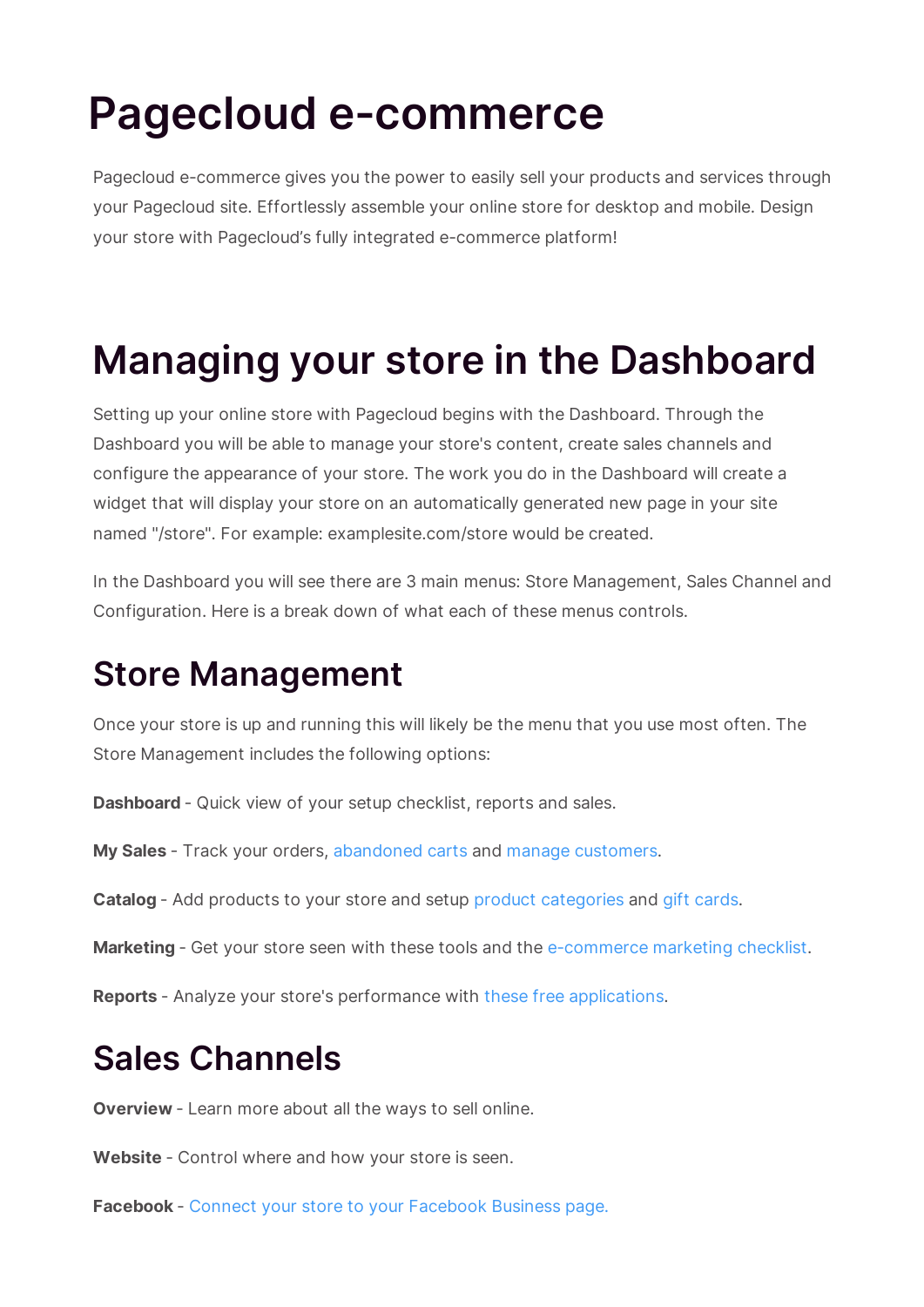**Mobile** - Get the app and run your store from anywhere with a phone or a tablet.

**Other Channels** - Sell your product on Instagram, Amazon and more!

### **Configuration**

**Design** - Customize your store's appearance to fit your business needs. Give your store the exact look and feel that reflects your brand.

Payment - Setup a variety of payment gateways so you can get paid!

**Shipping and Pickup** - Choose the right shipping strategy and in-store pickup options for your store.

**Settings** - Name your store, link to your social media platforms, organize your taxes and set your notification up.

## **Adding Products to your Store**

Can't have a store without something to sell! The video above goes into the details on how to add products to your store. There are two ways to add content to your store: add individual objects or bulk add product. For more information on adding products to your store click here.

### **Add individual product**

- 1. From your store admin, go to **Catalog → Products**.
- 2. Click **+Add New Product.**
- 3. Enter the name, descriptions, and other product details.
- 4. Click **Save.**
- 5. Click **Preview Product** to see how this product will look in your online store.

When creating a new product the first time you click save, your product will be added to your store, whether its ready or not. We recommend that you disable your product while you are creating it so that you can continue to save as you go and then enable to product when you are ready to display it in your store.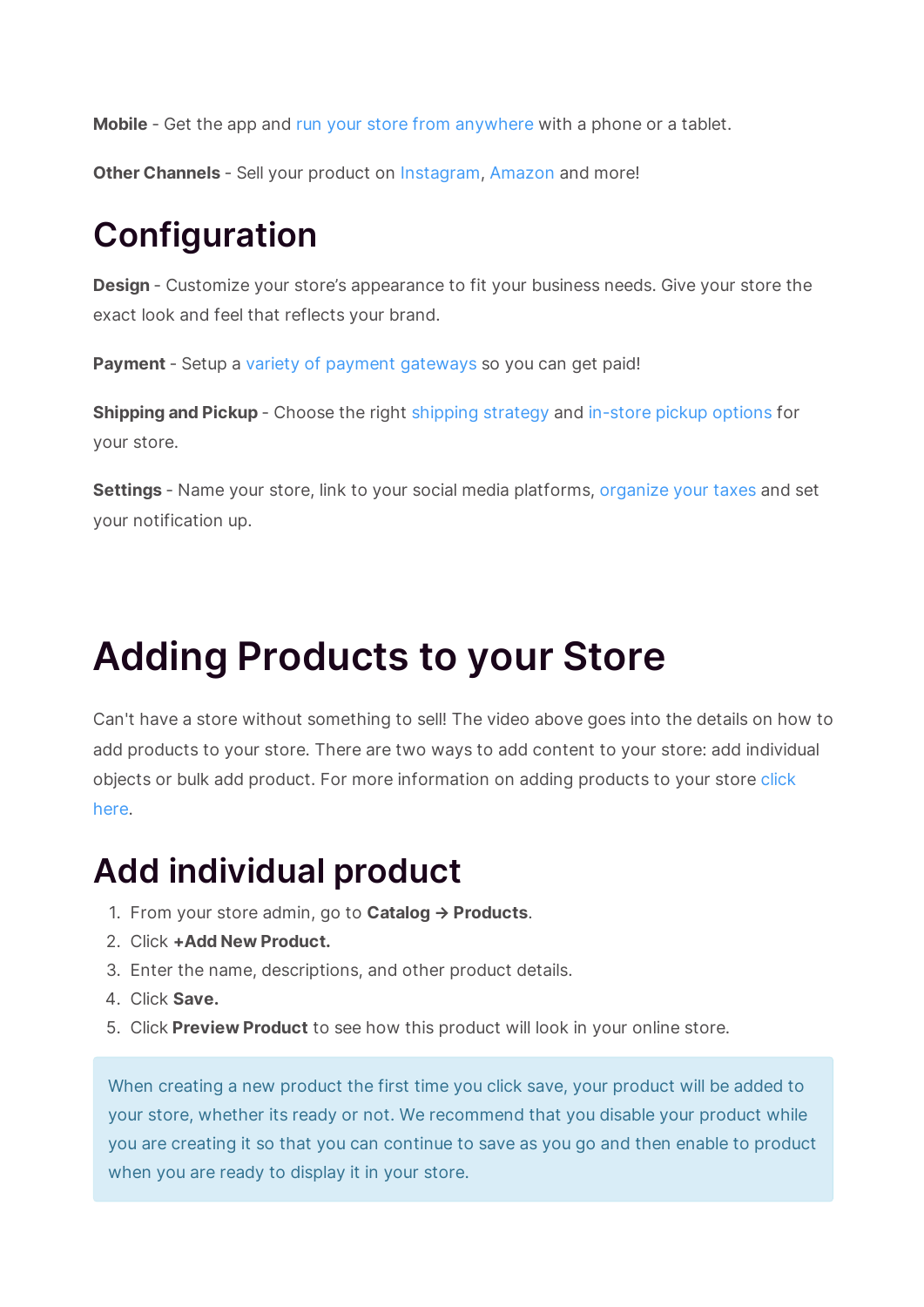### **Add products in bulk**

- 1. From your store admin, go to **Catalog → Products**.
- 2. Click **Import Products**.
- 3. Click **Choose file** and select the CSV file from your computer.
- 4. Select the delimiter used in your file (comma, semicolon, or tabulation).
- 5. Select the character encoding used in your file.
- 6. Arrange columns (drag and drop) to mimic your file.
- 7. Uncheck the columns that are not used in the file.
- 8. Use the **Skip column** option to exclude up to three columns.
- 9. Check the option *Delete all products* and categories before import if you want to clear the catalog before import. **NOTE: This will delete all the products that are in your store. They will be replaced with the products from the CSV file you import.**

Some features require 'Advanced' or higher e-commerce subsriptions. To learn more about what is included with your e-commerce subscription visit our pricing page.

## **Designing your store in the Editor**

Once you've built your store in the Dashboard you can style and customize the store's appearance from within the Pagecloud Editor. Changes in the Editor are made by clicking on the store widget and using either the 'Style' or 'E-commerce' tabs.

You will be able to see the changes you make to your store front but not the product pages themselves.

### **Style tab controls**

Through the 'Style' tab you have the ability to customize the headings, text and links that appear in your store.

#### **Edit store headings**

- 1. Click on your store widget.
- 2. Select the 'Style' tab.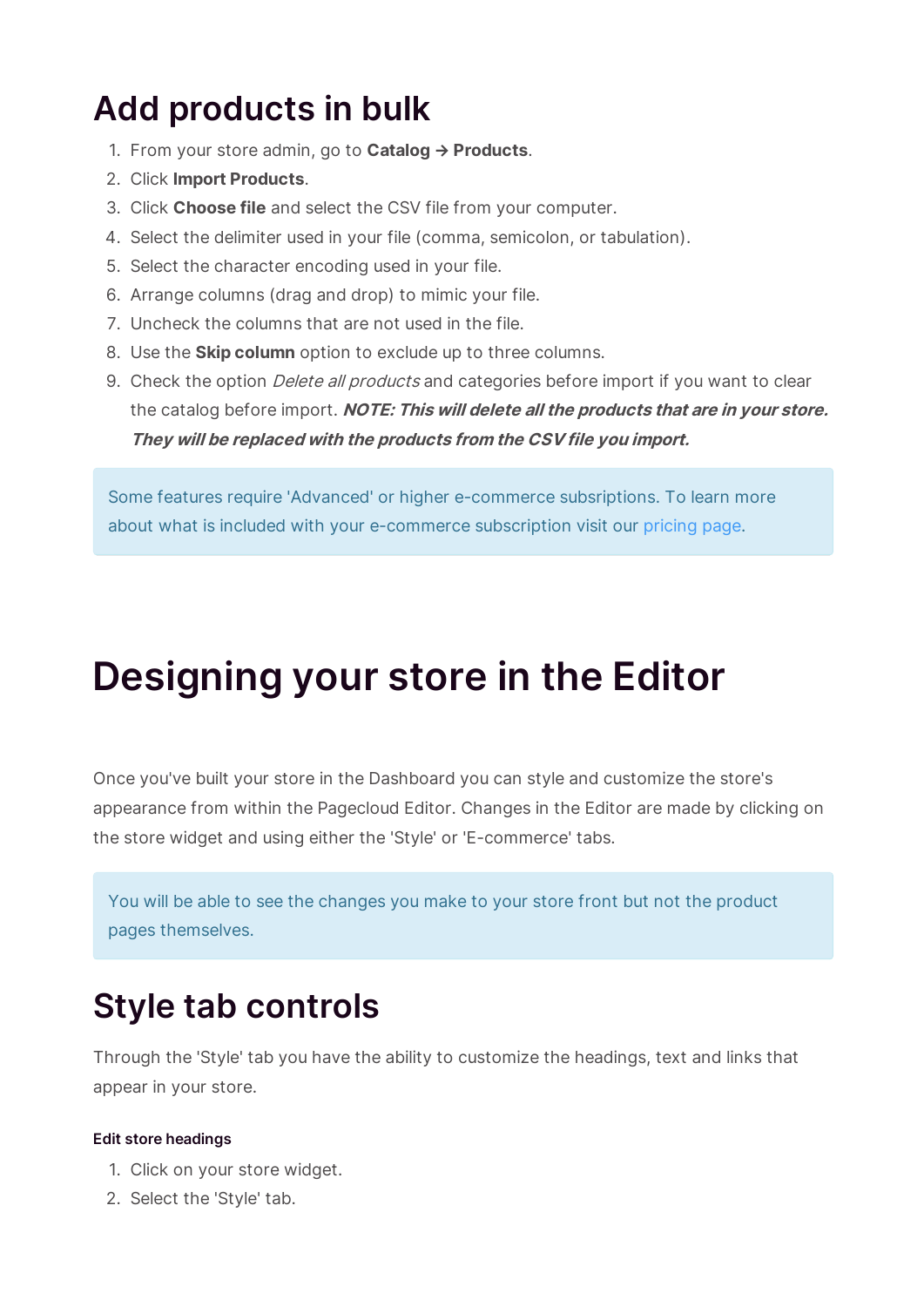- 3. Open the 'Headings' option.
- 4. Edit the font style, weight and color. Changes made here will be applied to all store headings.

#### **Edit store text**

- 1. Click on your store widget.
- 2. Select the 'Style' tab.
- 3. Open the 'Text' option.
- 4. Edit the font style, weight and color. Changes made here will be applied to all text in the store besides headings.

#### **E-commerce tab controls**

Through the 'E-commerce' tab you have the ability to enable or disable features and control the appearance of your storefront.

#### **Edit storefront options**

Control what options are displayed for your store front.

- 1. Click on your store widget.
- 2. Select the 'E-commerce' tab.
- 3. Open 'Storefront options'
- 4. Toggle features on or off to decide what is

#### **Edit image options**

- 1. Click on your store widget.
- 2. Select the 'E-commerce' tab.
- 3. Open 'Image options'.
- 4. Control the size and aspect ratio for how your products will be displayed. You can also toggle on 'Darken Image Background' to help your products standout against the background.

#### **Edit product card**

The product cards are the cards that make up your store front. Customize their appearance with this feature.

- 1. Click on your store widget.
- 2. Select the 'E-commerce' tab.
- 3. Open 'Product card'.